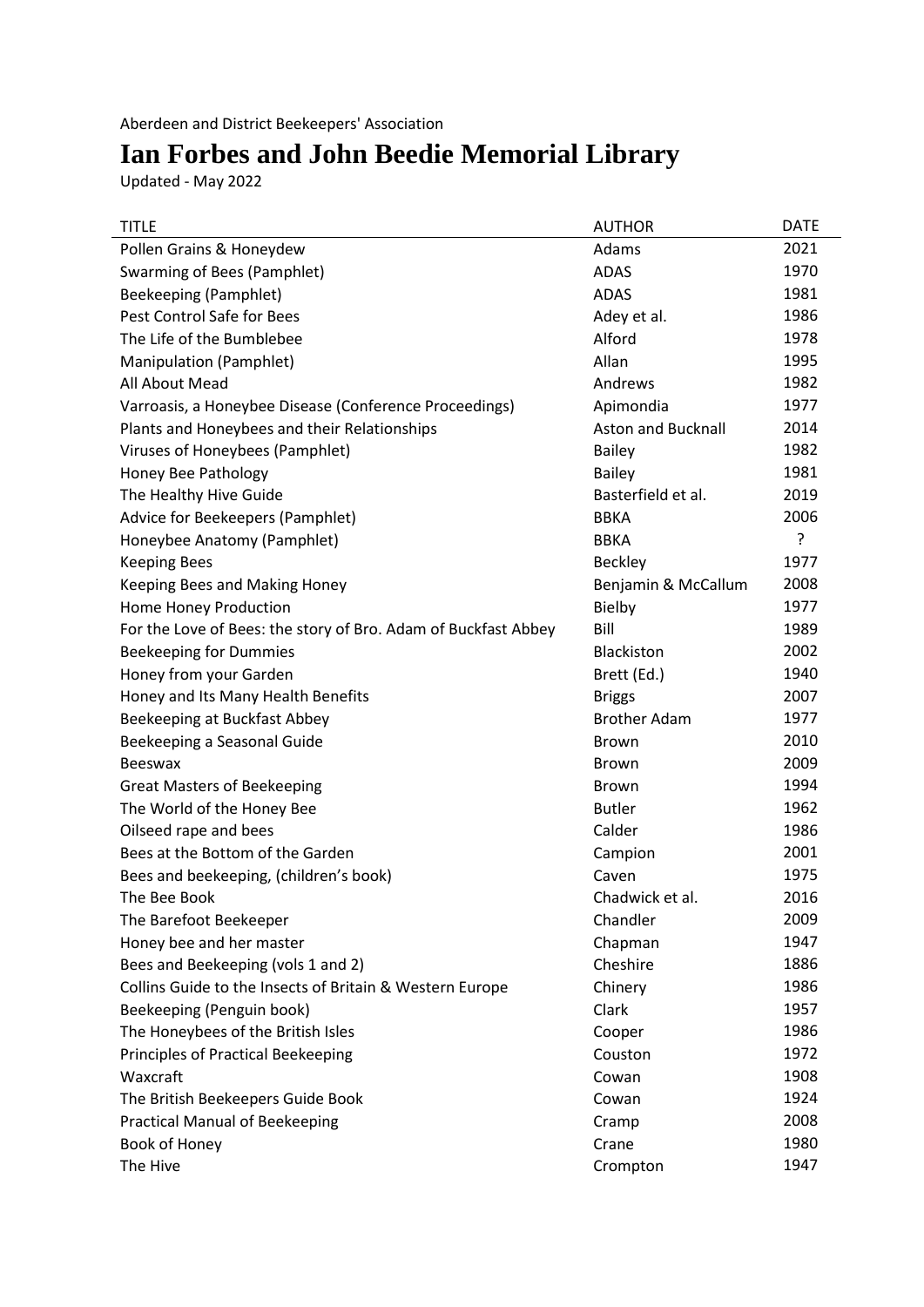| Beekeeping Craft and Hobby                                    | Cumming & Logan      | 1950 |
|---------------------------------------------------------------|----------------------|------|
| The Hive and the Honey Bee                                    | Dadant & Sons (Eds.) | 1979 |
| Anatomy & Dissection of the Honey Bee                         | Dade                 | 1977 |
| Living with Varroa Jacobsoni (Pamphlet)                       | <b>DARG</b>          | ?    |
| The Honey Bee Inside and Out                                  | Davis                | 2020 |
| The Honey Bee Around and About                                | Davis                | 2019 |
| <b>Practical Beekeeping</b>                                   | De Bruyn             | 1997 |
| <b>Beekeeping Techniques</b>                                  | Deans                | 1963 |
| Bees and Beekeeping                                           | Deans                | 1962 |
| Managing Varroa (Booklet)                                     | <b>DEFRA</b>         | 2005 |
| Tropilaelaps (Booklet)                                        | <b>DEFRA</b>         | 2005 |
| The practical bee guide                                       | <b>Digges</b>        | 1943 |
| Bees and Honey                                                | Dixon                | 2013 |
| Key of the Hive                                               | Dunning              | 1945 |
| Pollen                                                        | Echlin               | 1968 |
| Field Guide to the Bumblebees of Britain & Northern Ireland   | Edwads & Jenner      | ?    |
| The Lore of the Honey Bee                                     | Edwardes             | 1929 |
| Juvenile Hormone, Behavioural Maturation, etc. (Paper)        | Fahrbach & Robinson  | 1996 |
| <b>Raising Honeybee Queens</b>                                | Fert                 | 2020 |
| History of Beekeeping in Britain                              | Fraser               | 1958 |
| The Social Organisation of Honey Bees                         | Free                 | 1977 |
| Honeybee Biology                                              | Free                 | ?    |
| <b>Pheromones of Social Bees</b>                              | Free                 | 1987 |
| The Transportation of Pollen on the Body Hairs of Honeybees   | Free & Williams      | 1972 |
| Bees - their vision, chemical senses and language             | Frisch (von)         | 1950 |
| A sting in the tale                                           | Goulson              | 2013 |
| <b>Keeping Bees</b>                                           | Gregory & Waring     | 2011 |
| The Hive and the Honeybee                                     | Grout (Ed.)          | 1946 |
| Art of Beekeeping                                             | Hamilton             | 1971 |
| Bees - Shown to the Children                                  | Hawks                | 1912 |
| Pollen and Pollen Substitute in the Nutrition of the Honeybee | Haydak & Tanquary    | 1943 |
| Producing, Preparing, etc, Bee Produce                        | Herrod               | 1948 |
| Bee-Keeping                                                   | Herrod-Hempsall      | 1920 |
| <b>Beekeepers Guide</b>                                       | Herrod-Hempsall      | 1940 |
| Pollen Loads of the Honeybee                                  | Hodges               | 1984 |
| The Pollen Grain Drawings of Dorothy Hodges                   | Hodges               | 2017 |
| Queen Breeding and Genetics                                   | Holm                 | 2010 |
| Guide to Bees and Honey                                       | Hooper               | 1997 |
| Guide to Bees and Honey                                       | Hooper               | 2010 |
| The Beekeeper's Garden                                        | Hooper & Taylor      | 1988 |
| <b>Practical Beekeeping</b>                                   | Howe                 | 1980 |
| Plants and Beekeeping                                         | Howes                | 1979 |
| <b>Garden Plants Valuable to Bees</b>                         | <b>IBRA</b>          | 1981 |
| International Book Catalogue (Pamphlet)                       | <b>IBRA</b>          | 2000 |
| Garden Plants Valuable to Bees (Pamphlet)                     | <b>IBRA</b>          | 2003 |
| The Honeybee Colony on Winter (Pamphlet)                      | Johansson            | 1979 |
| Feeding Sugar to Bees (Pamphlet)                              | Johansson            | 1976 |
| Some Important Operations in Bee Management                   | Johansson            | 1978 |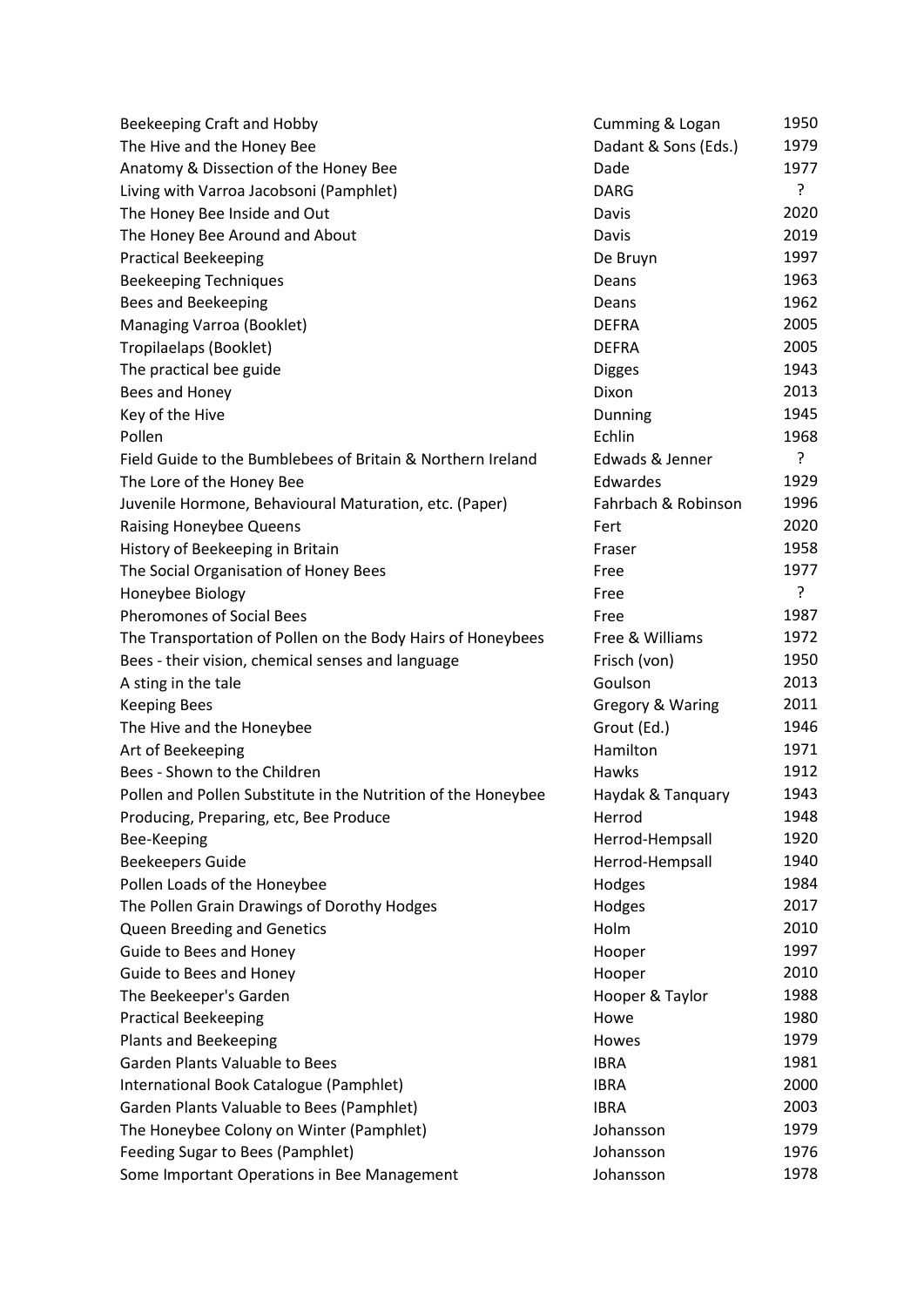| Lincolnshire's Greatest Beekeeper (Pamphlet)        | Ketteringham          | 2003 |
|-----------------------------------------------------|-----------------------|------|
| Insects on Cabbages and Oil Seed Rape               | Kirk                  | 1992 |
| <b>Plants for Bees</b>                              | Kirk and Howes        | 2012 |
| <b>Communication Among Social Bees</b>              | Lindauer              | 1978 |
| Beekeeping in Simplicity (Pamphlet)                 | Mace                  | ?    |
| <b>Introduction to Biology</b>                      | Mackean               | 1973 |
| Diseases of Bees (Pamphlet)                         | <b>MAFF</b>           | 1976 |
| Beekeeping (Pamphlet)                               | <b>MAFF</b>           | 1976 |
| <b>Honey Farming</b>                                | Manley                | 1985 |
| Honey Production in the British Isles               | Manley                | 1946 |
| <b>Honey Farming</b>                                | Manley                | 1946 |
| Bee-keeping in Britain                              | Manley                | 1948 |
| Ladybirds                                           | Manning               | 2002 |
| Fatty acids in pollen: a review (article)           | Manning               | 2001 |
| Forage for Pollinators in an Agricultural Landscape | Matheson & Carreck    | 2014 |
| Practical Microscopy for Beekeepers                 | Maurer                | 2020 |
| <b>Basic Beekeeping</b>                             | Meyer                 | 1979 |
| <b>Mating in Miniature</b>                          | Mobus                 | 1983 |
| The New Varroa Handbook                             | Mobus & de Bruyn      | 1993 |
| Bees and Their Keepers                              | Moller                | 2020 |
| Complete Guide to Beekeeping                        | Morse                 | 1976 |
| Honey Bee Pests, Predators and Diseases             | Morse & Flottum (Eds) | 1997 |
| The Illustrated Encyclopaedia of Beekeeping         | Morse & Hooper        | 1985 |
| <b>Making Hand-Dipped Candles</b>                   | Oppenheimer           | 1999 |
| The Red Mason Bee                                   | O'Toole               | 2000 |
| <b>Bumblebees</b>                                   | O'Toole               | 2002 |
| Bees of the World                                   | O'Toole & Raw         | 1991 |
| <b>Beekeeping A Practical Guide</b>                 | Patterson             | 2012 |
| The Bees (novel)                                    | Paull                 | 2015 |
| Beekeeping                                          | Phillips              | 1917 |
| The World of a Beehive                              | Powell                | 1979 |
| <b>Bumblebees</b>                                   | Prys-Jones & Corbet   | 1987 |
| <b>Beekeepers Folly</b>                             | Ratcliffe             | 1949 |
| Acarine Disease in Hive Bees                        | Rennie                | 1927 |
| IMMS' General Textbook of Entomology Vol. 1         | Richards & Davies     | 1977 |
| IMMS' General Textbook of Entomology Vol. 2         | Richards & Davies     | 1977 |
| <b>Bee Keeping</b>                                  | Riches                | 1976 |
| <b>Medical Aspects of Beekeeping</b>                | Riches                | 2000 |
| Mead: Making, Exhibiting & Judging                  | Riches                | 1997 |
| Varroa Disease of the Honeybee (Pamphlet)           | Ritter                | 1981 |
| Reflections on Beekeeping                           | Robson                | 2011 |
| ABC & XYZ of Bee Culture                            | Root                  | 1947 |
| ABC & XYZ of Bee Culture                            | Root                  | 1983 |
| Bees for pleasure and profit                        | Samson                | 1921 |
| Pollen Identification for Beekeepers                | Sawyer                | 1981 |
| Honey Identification                                | Sawyer                | 1988 |
| An Introduction to Bees and Beekeeping              | SBA                   | 1980 |
| <b>Teach Yourself Bee-keeping</b>                   | Schofield             | 1947 |